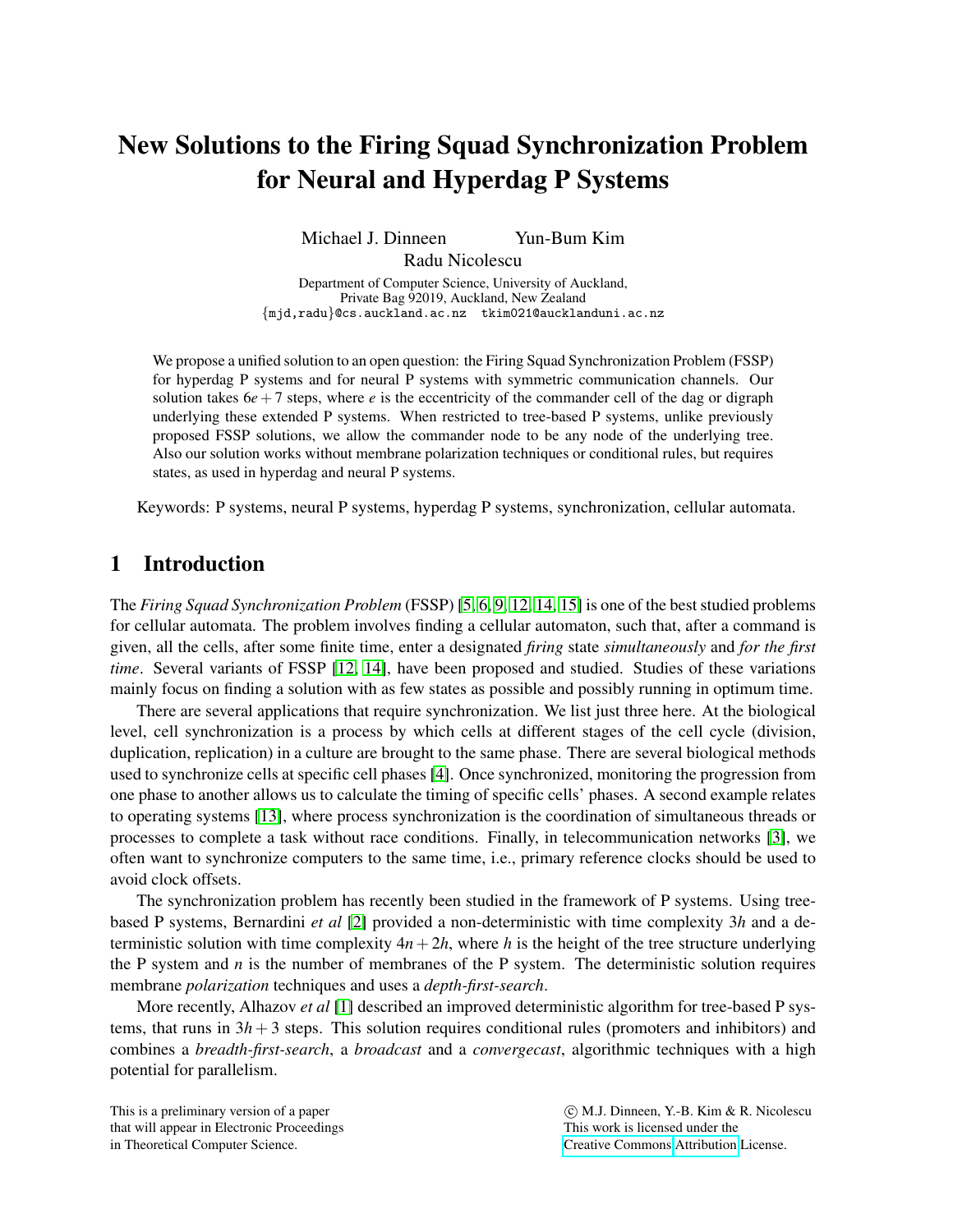In this paper, we continue the study of FSSP in the framework of P systems, by providing solutions for hyperdag P systems [\[7\]](#page-12-6) and for neural P systems [\[10\]](#page-13-5) with symmetric communication channels. We propose deterministic solutions to a variant of FSSP [\[14\]](#page-13-2), in which there is a single commander, at an arbitrary position. We further generalize this problem by synchronizing a subset of cells of the considered hyperdag or neural P system.

Our first and "trivial" solution uses simple rules, but requires structural extensions, that may or may not be allowed. However, the simplicity of this solution supports our hypothesis that basing P systems on dag, instead of tree, structures allows more natural expressions of some fundamental distributed algorithms [\[7,](#page-12-6) [8\]](#page-12-7).

Our second solution is more traditional and does not require structural extensions, but is substantially more complex. It does not require polarizations or conditional rules, but requires *states*, as defined for hyperdag and neural P systems and also combines a *breadth-first-search*, a *broadcast* and a *convergecast*. This solution takes  $6e+7$  steps, where *e* is the eccentricity of the commander cell of the underlying dag or digraph. When restricted to P systems, our algorithm takes more steps than Alhazov *et al* [\[1\]](#page-12-5), if the commander is the root node, but comparable to this, when the commander is a central node of an unbalanced rooted tree.

Section [2](#page-1-0) provides background definitions and introduces the families of P systems considered for synchronization. Next, in Section [3,](#page-2-0) we cite the communication models for hyperdag P systems and neural P systems, and the transition and rewrite rules available for solving the FSSP. Our two FSSP solutions are described in Sections [4](#page-5-0) and [5.](#page-6-0) Finally, after illustrating the evolution of our FSSP algorithm in Section [5,](#page-6-0) we end with some concluding remarks.

### <span id="page-1-0"></span>2 Preliminary

A (binary) *relation R* over two sets *X* and *Y* is a subset of their Cartesian product,  $R \subseteq X \times Y$ . For  $A \subseteq X$ and  $B \subseteq Y$ , we set  $R(A) = \{y \in Y \mid \exists x \in A, (x, y) \in R\}$ ,  $R^{-1}(B) = \{x \in X \mid \exists y \in B, (x, y) \in R\}$ .

A *digraph* (directed graph) *G* is a pair (*X*,*A*), where *X* is a finite set of elements called *nodes* (or *vertices*), and *A* is a binary relation  $A \subseteq X \times X$ , of elements called *arcs*. A length *n*−1 *path* is a sequence of *n* distinct nodes  $x_1, \ldots, x_n$ , such that  $\{(x_1, x_2), \ldots, (x_{n-1}, x_n)\} \subseteq A$ . A *cycle* is a path  $x_1, \ldots, x_n$ , where *n* ≥ 1 and  $(x_n, x_1)$  ∈ *A*. A digraph is *symmetric* if its relation *A* is symmetric, i.e.,  $(x_1, x_2)$  ∈ *A* ⇔  $(x_2, x_1)$  ∈ *A*. By default, all digraphs considered in this paper, and all structures from digraphs (dag, rooted tree, see below) will be *weakly connected*, i.e., each pair of nodes is connected via a chain of arcs, where the arc direction is not relevant.

A *dag* (directed acyclic graph) is a digraph  $(X, A)$  without cycles. For  $x \in X$ ,  $A^{-1}(x)$  are *x*'s *parents*,  $A(x)$  are *x*'s *children*, and  $A(A^{-1}(x))\setminus\{x\}$  are *x*'s *siblings*.

A *rooted tree* is a *special case of dag*, where each node has exactly one parent, except a distinguished node, called *root*, which has none.

Throughout this paper, we will use the term *graph* to denote a *symmetric digraph* and *tree* to denote a *rooted tree*.

For a given tree, dag or digraph, we define *ec*, the *eccentricity* of a node *c*, as the maximum length of a shortest path between *c* and any other reachable node in the corresponding structure.

For a tree, the set of *neighbors* of a node *x*,  $Neighbour(x)$ , is the union of *x*'s parent and *x*'s children. For a dag  $\delta$  and node *x*, we define  $Neighbour(x) = \delta(x) \cup \delta^{-1}(x) \cup \delta(\delta^{-1}(x)) \setminus \{x\}$ , if we want to include the siblings, or,  $Neighbour(x) = \delta(x) \cup \delta^{-1}(x)$ , otherwise. For a graph  $G = (X, A)$ , we set  $Neighbour(x)$  $A(x) = \{y \mid (x, y) \in A\}$ . Note that, as defined, *Neighbor* is always a symmetric relation.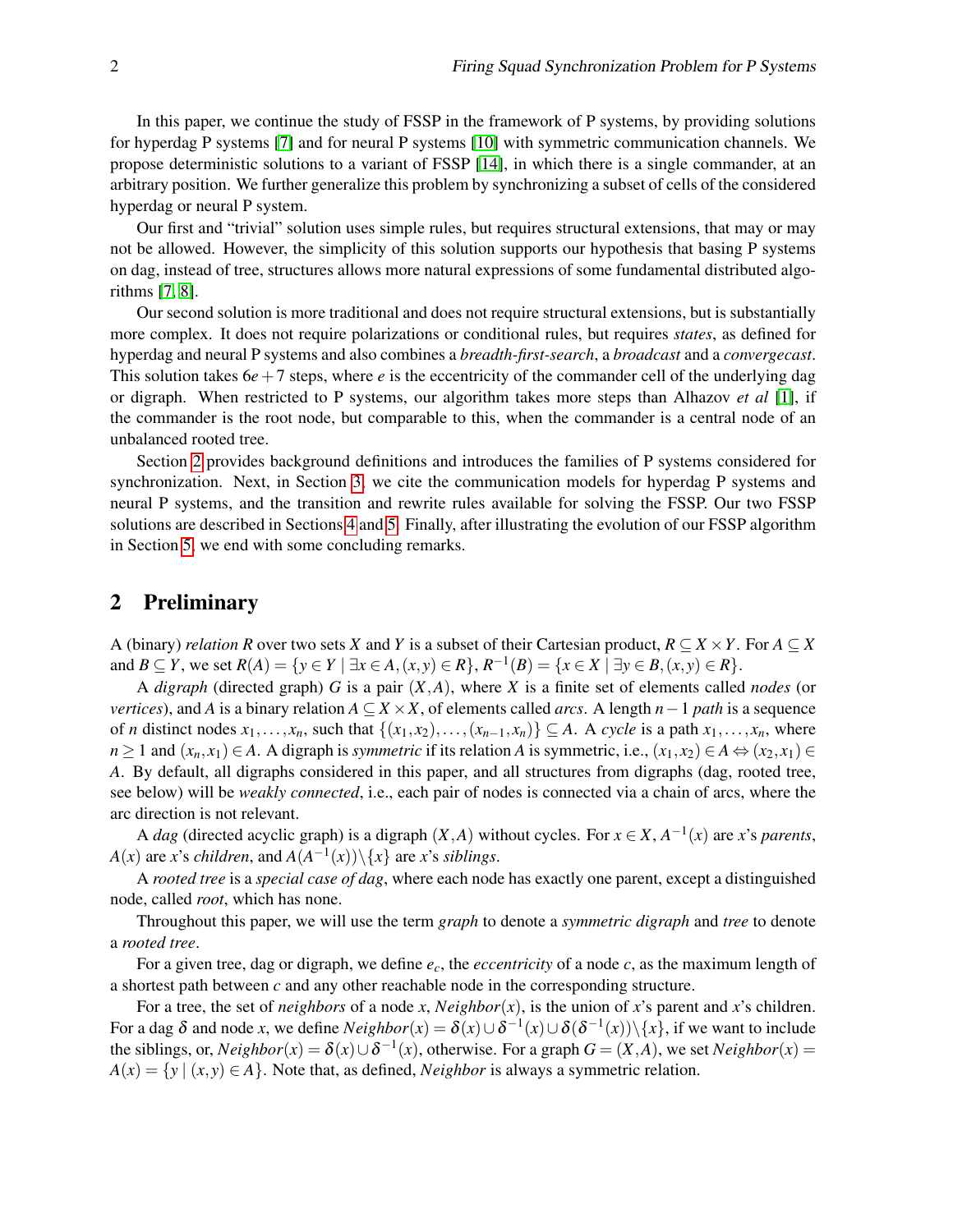A special node *c* of a structure will be designated as the *commander*. For a given commander *c*, we define the *level* of a node *x*, *level<sub>c</sub>*( $x$ )  $\in \mathbb{N}$ , as the length of a shortest path between the *c* and *x*, over the *Neighbor* relation.

For a given tree, dag or digraph and commander *c*, for nodes *x* and *y*, if  $y \in Neighbour(x)$  and  $level_c(y) = level_c(x) + 1$ , then *x* is a *predecessor* of *y* and *y* is *successor* of *x*. Similarly, a node *z* is a *peer* of a node *x*, if  $z \in Neighbour(x)$  and  $level_c(z) = level_c(x)$ . Note that, for a given node *x*, the set of peers and the set of successors are disjoint. A node without a *successor* will be referred to as a *terminal*. We define *maxlevel*<sub>c</sub> =  $max\{level_c(x) | x \in X\}$  and we note  $e_c = maxlevel_c$ . A *level-preserving path* from c to a node y is a sequence  $x_0, \ldots, x_k$ , such that  $x_0 = c, x_k = y, x_i \in Neighbour(x_{i-1}), level_c(x_i) = i, 1 \le i \le k$ . We further define *count<sub>c</sub>*(*y*) as the number of distinct level-preserving paths from *c* to *y*.

The level of a node and number of level-preserving paths to it can be determined by a standard breadth-first-search, as shown in Algorithm [1.](#page-2-1) Intuitively, if the original structure is a tree, this algorithm will "reset" the root at another node in the tree.

### <span id="page-2-1"></span>Algorithm 1 (Determine levels and count level-preserving paths)

- INPUT: A tree, dag or digraph, with nodes  $\{1,\ldots,n\}$  and a commander  $c \in \{1,\ldots,n\}$ .
- OUTPUT: The arrays *levelc*[] and *countc*[] of shortest distances and number of level-preserving paths from *c* to each node in the structure, over the *Neighbor* relation.

```
array \: level_c[1,\ldots,n] = [-1,\ldots,-1]; \: count_c[1,\ldots,n] = [0,\ldots,0]queue Q = ()Q \Leftarrow clevel_c[c] = 0; count<sub>c</sub>[c] = 1
while Q \neq () do
       x \leftarrow Qfor each y \in Neighbour(x) do
            if level_c[y] = -1 then
               Q \Leftarrow ylevel_c[y] = level_c[x] + 1if level_c[y] = level_c[x] + 1 then
               count_c[y] = count_c[y] + count_c[x]return levelc
```
*Example* 1*.* Figures [1,](#page-3-0) [2](#page-3-1) and [3](#page-4-0) show *levelc*, *predecessors*, *successors*, *peers* and *countc*, for a tree, a dag and a digraph structure, respectively. Small side-arrows indicate the arcs traversed while computing the levels, over the induced *Neighbor* relation, as described in Algorithm [1.](#page-2-1)

### <span id="page-2-0"></span>3 P Systems and the Firing Squad Synchronization Problem

In this section, we briefly recall several fundamental definitions for P systems and describe a P systems version of the Firing Squad Synchronization Problem (FSSP).

For the definitions of tree-based P systems, see Paun  $[10]$ . Here we reproduce the basic definitions of dag-based hyperdag P systems, from our previous work [\[7\]](#page-12-6) and digraph-based neural P systems, from Păun [\[10\]](#page-13-5).

Definition 2 (Hyperdag P systems [\[7\]](#page-12-6)) A *hyperdag P system* (of order *n*), in short an *hP system*, is a system  $\Pi_h = (O, \sigma_1, \dots, \sigma_n, \delta, I_{out})$ , where: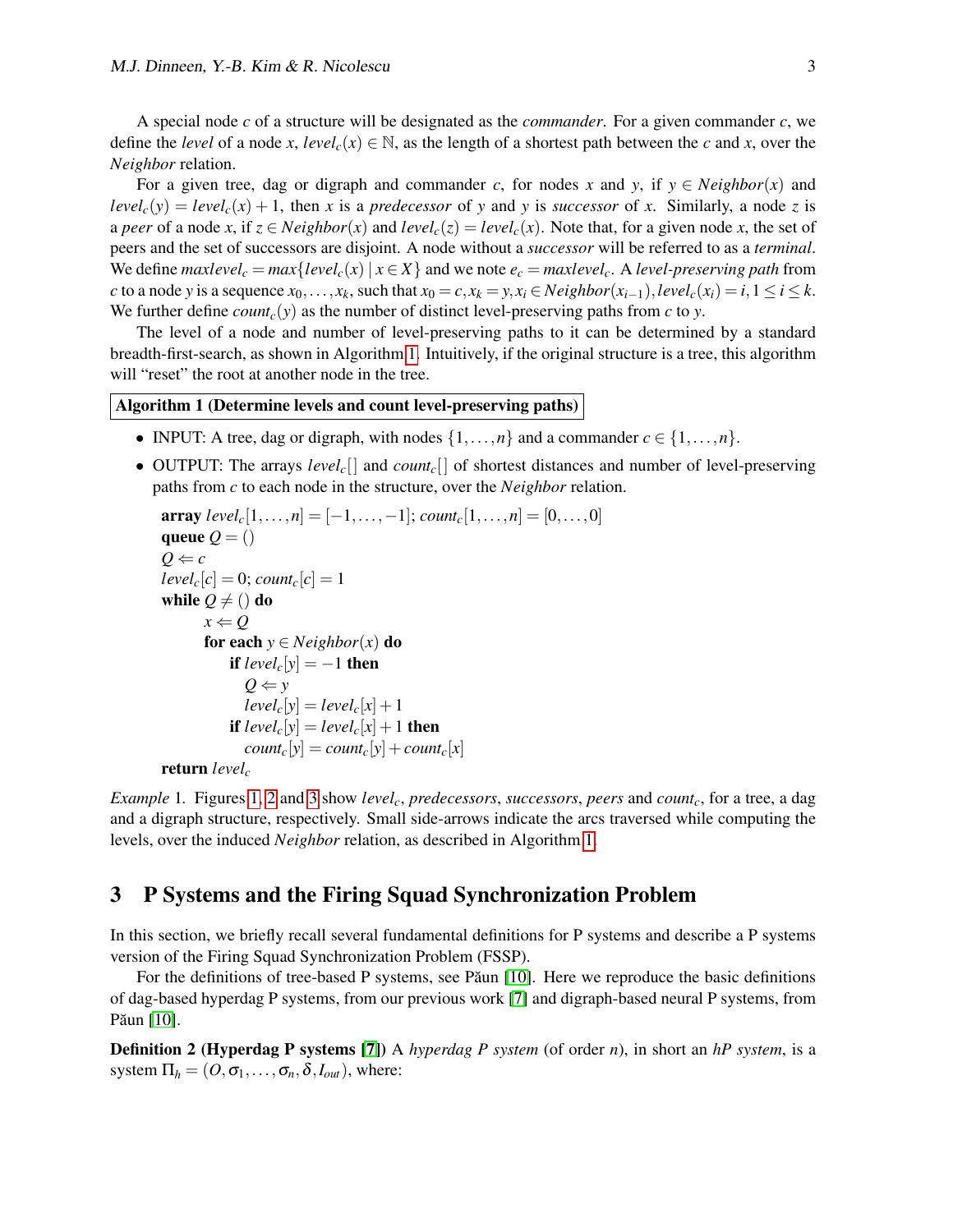

<span id="page-3-0"></span>Figure 1: Left: a tree (taken from Bernardini *et al* [\[2\]](#page-12-4)), with commander  $c = 3$ ,  $e_3 = 2$ ; Right: table with node levels, predecessors, successors, peers and *countc*'s.



<span id="page-3-1"></span>Figure 2: Left: a dag with commander  $c = 6$ ,  $e_6 = 3$  (siblings excluded); Right: table with node levels, predecessors, successors, peers and *countc*'s.

- 1. *O* is an ordered finite non-empty alphabet of *objects*;
- 2.  $\sigma_1, \ldots, \sigma_n$  are *cells*, of the form  $\sigma_i = (Q_i, s_{i,0}, w_{i,0}, P_i)$ ,  $1 \le i \le n$ , where:
	- $Q_i$  is a finite set (of *states*),
	- $s_{i,0} \in Q_i$  is the *initial state*,
	- $w_{i,0} \in O^*$  is the *initial multiset* of objects,
	- *P<sub>i</sub>* is a finite set of multiset *rewrite rules* of the form:  $sx \to s'x'u_1v_1w \leftrightarrow y_{go}z_{out}$ , where  $s, s' \in Q_i$ ,  $x, x' \in O^*$ ,  $u_{\uparrow} \in O_{\uparrow}^*$ ,  $v_{\downarrow} \in O_{\downarrow}^*$ ,  $w_{\leftrightarrow} \in O_{\leftrightarrow}^*$ ,  $y_{go} \in O_{go}^*$  and  $z_{out} \in O_{out}^*$ , with the restriction that  $z_{out} = \lambda$  for all  $i \in \{1, \ldots, n\} \setminus I_{out}$ .
- 3.  $\delta$  is a set of dag parent-child arcs on  $\{1,\ldots,n\}$ , i.e.,  $\delta \subseteq \{1,\ldots,n\} \times \{1,\ldots,n\}$ , representing *duplex* communication channels between cells;
- 4.  $I_{out} \subseteq \{1, \ldots, n\}$  indicates the *output cells*, the only cells allowed to send objects to the "environment".

**Definition 3 (Neural P systems [\[10\]](#page-13-5))** A *neural P system* (of order  $n \ge 1$ ), in short an *nP system*, is a system  $\Pi_n = (O, \sigma_1, \ldots, \sigma_n, syn, i_{out})$ , where:

1. *O* is an ordered finite non-empty alphabet of *objects*;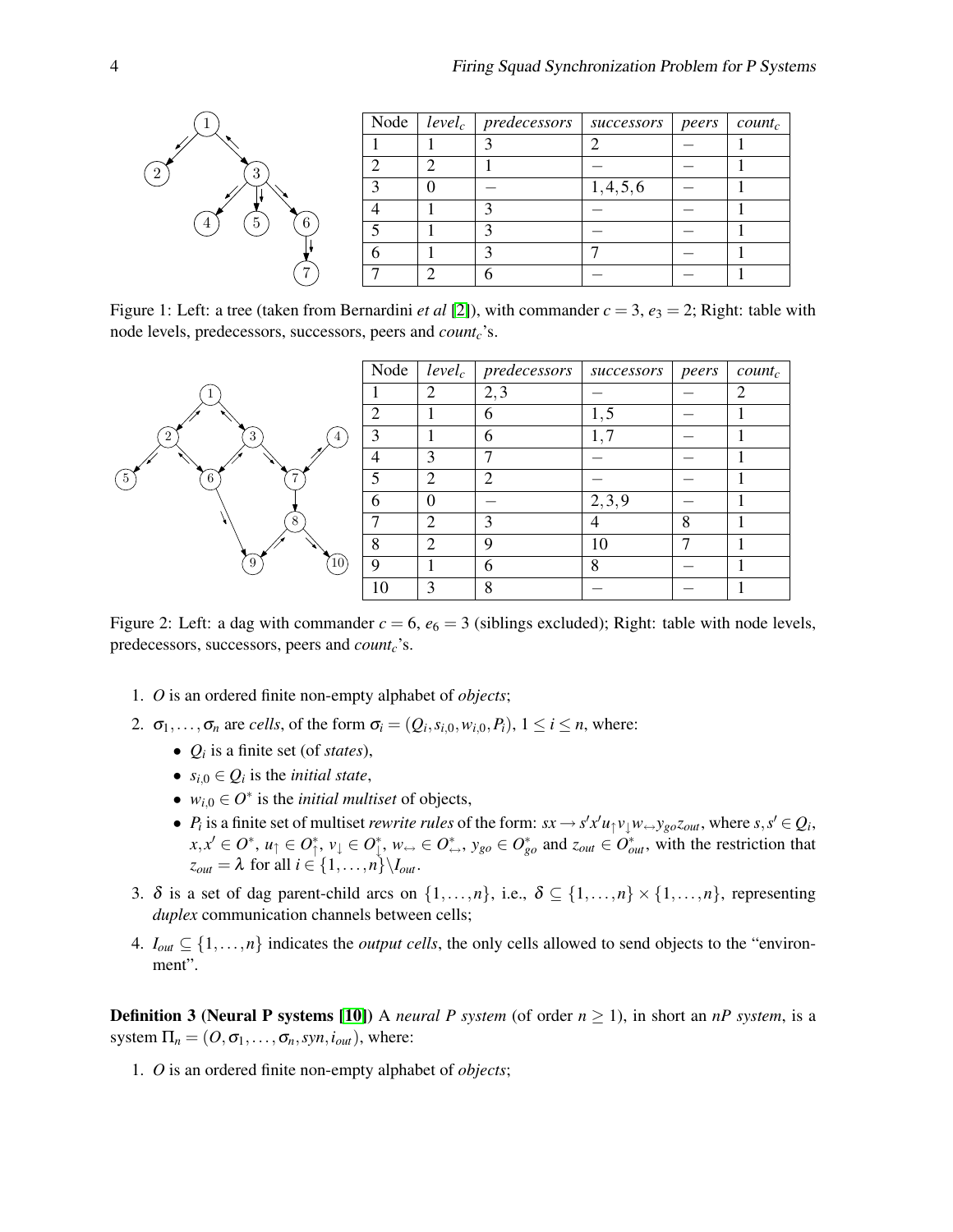

<span id="page-4-0"></span>Figure 3: Left: a graph with commander  $c = 1$ ,  $e_1 = 3$ ; Right: table with node levels, predecessors, successors, peers and *countc*'s.

- 2.  $\sigma_1, \ldots, \sigma_n$  are *cells*, of the form  $\sigma_i = (Q_i, s_{i,0}, w_{i,0}, P_i)$ ,  $1 \le i \le n$ , where:
	- *Q<sup>i</sup>* is a finite set (of *states*),
	- $s_{i,0} \in Q_i$  is the *initial state*,
	- $w_{i,0} \in O^*$  is the *initial multiset* of objects,
	- *P<sub>i</sub>* is a finite set of multiset *rewrite rules* of the form:  $sx \to s'x'y_{go}z_{out}$ , where  $s, s' \in Q_i, x, x' \in$  $O^*$ ,  $y_{go} \in O_{go}^*$  and  $z_{out} \in O_{out}^*$ , with the restriction that  $z_{out} = \lambda$  for all  $i \in \{1, ..., n\} \setminus \{i_{out}\}.$
- 3. *syn* is a set of *digraph* arcs on  $\{1, \ldots, n\}$ , i.e., *syn*  $\subseteq$   $\{1, \ldots, n\} \times \{1, \ldots, n\}$ , representing *unidirectional* communication channels between cells, known as *synapses*;
- 4.  $i_{out} \in \{1, \ldots, n\}$  indicates the *output cell*, the only cell allowed to send objects to the "environment".

A *symmetric* nP system, (here) in short, a *snP system*, is an nP system where the underlying digraph *syn* is symmetric (i.e., a graph). For further definitions describing the evolution of hP and nP systems, such as *configuration*, *rewrite modes*, *transfer modes*, *transition steps*, *halting* and *results*, see our previous work [\[7\]](#page-12-6). For all structures, we also utilize the *weak policy* for applying *priorities* to rules, as defined by Păun  $[11]$ .

*Remark* 4*.* Most of the P systems considered here (i.e., nP systems, snP systems, hP systems with siblings and hP systems without siblings) define a tag *go* that sends a multiset of objects along the previously defined *Neighbor* relation. Traditional tree-based P systems do not directly provide this facility, however, it can be easily provided by the union of *out* and *in*! target indications, that represent sending "to parent" and "to all children", respectively. That is,  $(w, go) \equiv (w, out)(w, in!)$ .

Definition 5 (FSSP for P systems with states—informal definition) We are given a P, hP, snP or nP system with *n* cells,  $\{\sigma_1, \ldots, \sigma_n\}$ , where all cells have the *same states set* and *same rules set*. Two states are distinguished: an *initial* state  $s_0$  and a *firing* state  $s_\omega$ . We select an arbitrary *commander* cell  $\sigma_c$  and an arbitrary subset of *squad* cells,  $F \subseteq \{\sigma_1, \ldots, \sigma_n\}$  (possibly the whole set), that we wish to synchronize; the commander itself may or may not be part of the firing squad. At startup, all cells start in the initial state  $s_0$ ; the commander and the squad cells may contain specific objects, but all other cells are empty. Initially, all cells, except the commander, are idle, and will remain idle until they receive a message. The commander sends one or more orders, to one or more of its neighbors, to start and control the synchronization process. Idle cells may become active upon receiving a first message. Notifications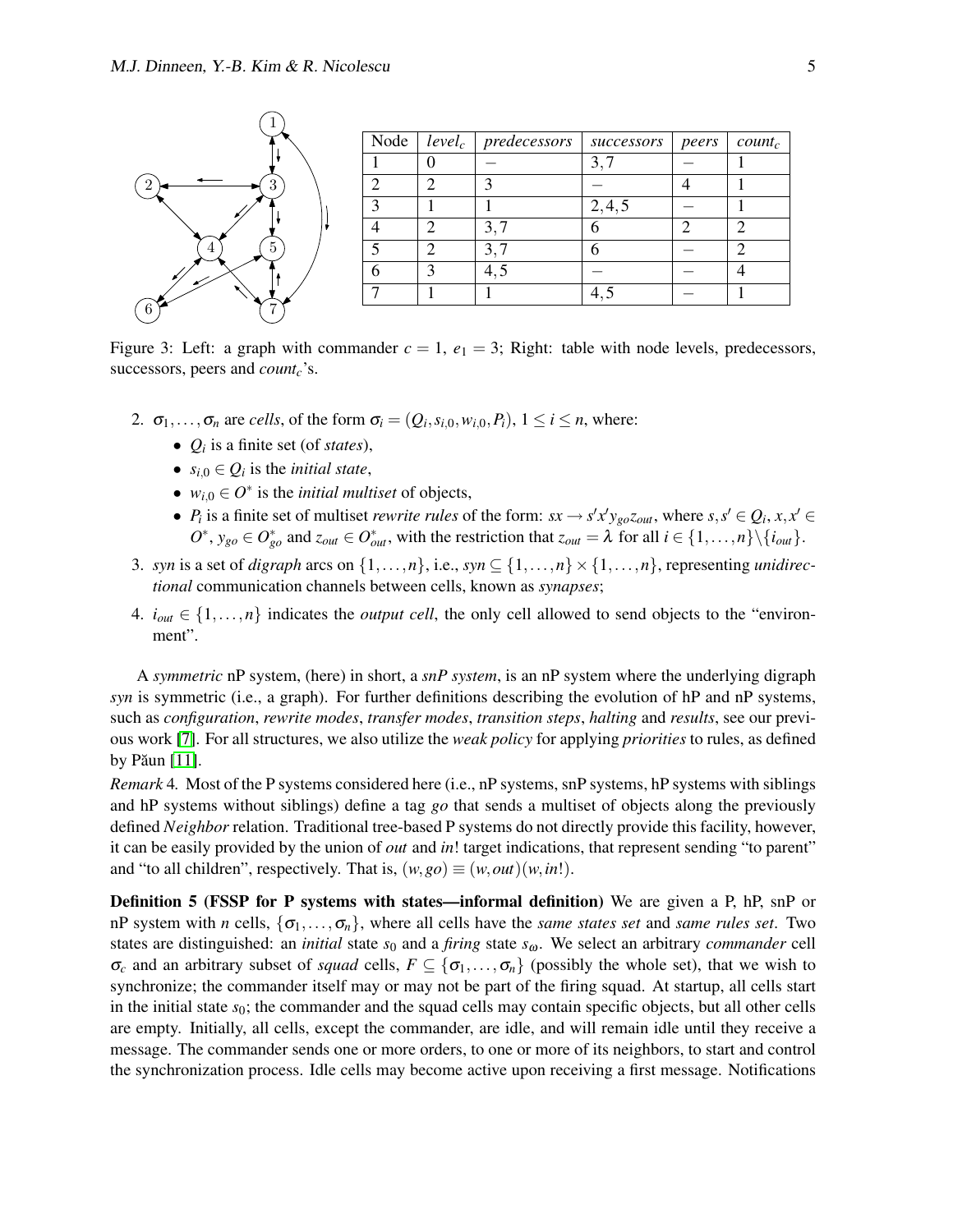may be relayed to all cells, as necessary. Eventually, all cells in the squad set *F* will enter the designated firing state *s*ω, *simultaneously* and for the *first time*. At that time, all the other cells have returned to the initial state  $s<sub>0</sub>$ , but without passing through the firing state. Optionally, at that time, all cells should be empty.

In this paper, we propose two new deterministic FSSP solutions, that are described in the next two sections:

- The first solution is "trivially" straightforward, and assumes that we are allowed to extend the original structure. This solution works for hP systems and (not necessarily symmetric) nP systems, but fails for tree-based P systems.
- The second solution is more sophisticated and assumes that we are not allowed to extend the structure. This solution works for tree-based P systems, hP systems and snP systems.

Our two solutions do not require *polarities* or *conditional* rules, but require *priorities* and *states*. Both hP systems and snP systems already have states, by definition. However, it seems that traditional treebased P systems have not used states so far, or not much.

# <span id="page-5-0"></span>4 FSSP—Solution via Structural Extensions

A straightforward solution is possible when we are allowed to extend the cell structure of the given hP or nP system. In this scenario we can also consider (not necessarily symmetric) general digraphs. In this section, we further refine our solution given in an earlier paper [\[8\]](#page-12-7).

Intuitively, we extend the original hP or nP system by an external cell, which will be called the *sergeant*. The commander initiates the synchronization process by sending an order to the sergeant, who "shouts" to all squad cells, prompting these cells to enter the firing state, all at the same time. Because of their structural constraints, trees have only limited expansion possibilities (essentially adding new roots or leaves) and this approach will *fail* for tree-based P systems.

In the final version we will indicate a natural way to achieve this structural extension (which will add  $e_c + 2$  steps), that we believe is compatible with the existing P systems rules.

### <span id="page-5-1"></span>Algorithm 2 (FSSP—Structural Extensions)

**Precondition:** An hP or nP system, with *n* cells  $\sigma_1, \ldots, \sigma_n$ , a commander cell  $\sigma_c$  and a set of squad cells *F* to be synchronized. We extend its underlying dag or digraph structure by adding a new sergeant cell  $\sigma_{n+1}$ .

- For hP systems, we extend the original dag by an arc  $(\sigma_{n+1}, \sigma_i)$ , for each  $i \in F \cup \sigma_c$ .
- For nP systems, we extend the original digraph by an arc  $(\sigma_c, \sigma_{n+1})$  and by an arc  $(\sigma_{n+1}, \sigma_i)$ , for each  $i \in F \cup \sigma_c$ .

All cells start in the state  $s_0$  and have the same rules. The state  $s_1$  is the firing state. Initially, the commander  $\sigma_c$  is marked by one object *a*, each squad cell is marked by one object *t* (this can include the commander  $\sigma_c$  or the sergeant  $\sigma_{n+1}$ , or both) and the sergeant  $\sigma_{n+1}$  is marked by one object *c*; all other cells have no objects.

**Postcondition:** All cells in the set F enter the state  $s_1$ , simultaneously and for the first time, after 3 steps.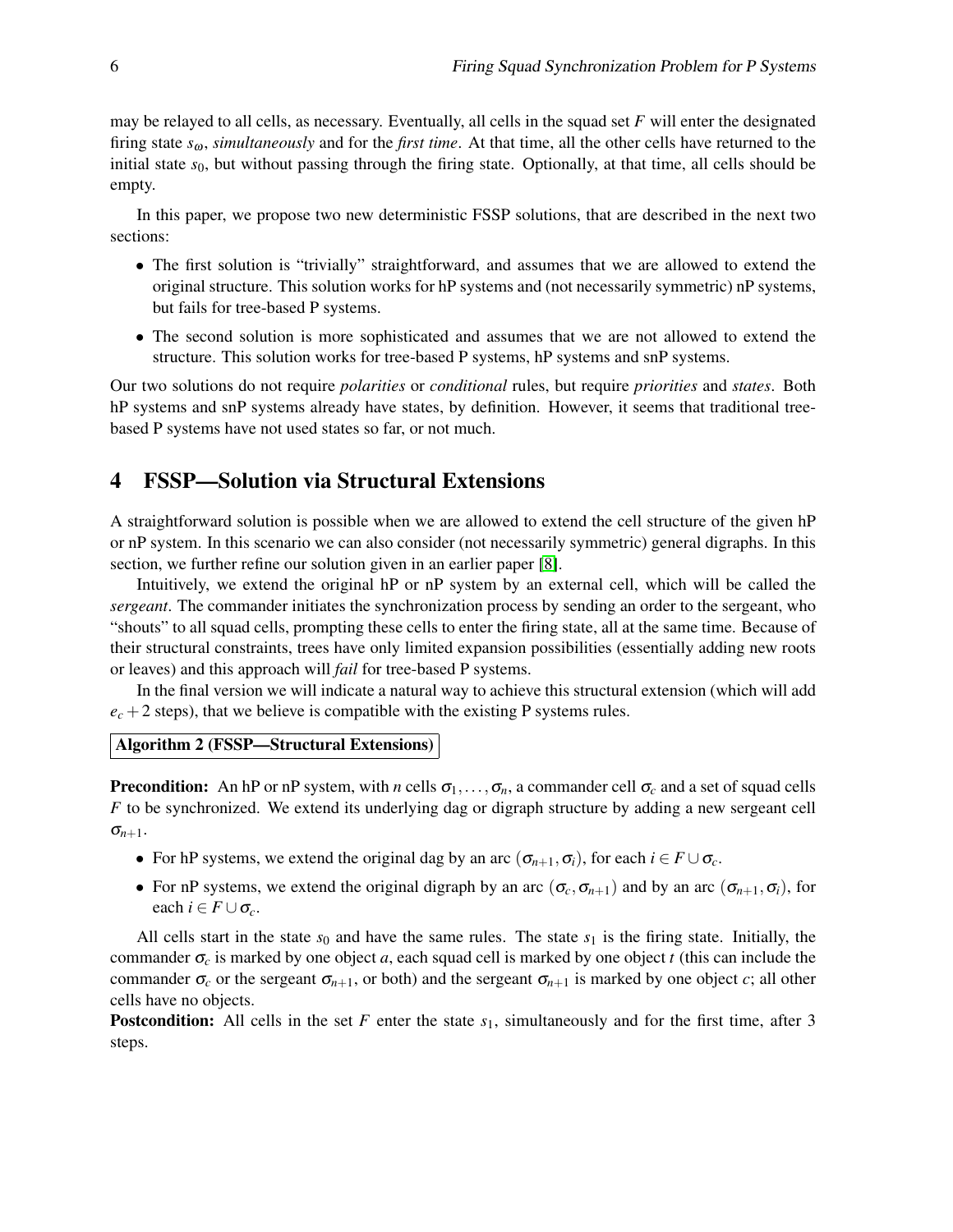**Rules:** All rules and states use rewrite mode  $\alpha = min$  and transfer mode  $\beta = repl$ .

- 0. For state  $s_0$ , the rules will run under these priorities:
	- 1)  $s_0a \rightarrow s_0b_{g}$ 2)  $s_0$ *bct*  $\rightarrow$   $s_0$ *f*  $f_{go}$ 3)  $s_0bc \rightarrow s_0f_{g}$ 4)  $s_0 b f t \to s_1$ 5)  $s_0 f t \to s_1$ 6)  $s_0 b f \to s_0$ 7)  $s_0b \to s_0$

*Example* 6. Figure [4](#page-6-1) illustrates this algorithm for a system which consists of seven cells  $\{\sigma_1, \ldots, \sigma_7\}$ . The commander cell is  $\sigma_5$  and the squad set is  $F = {\sigma_1, \ldots, \sigma_5}$ . In the diagram on the left, this system's structure has already been extended by the sergeant cell  $\sigma_8$  and the required communication channels, represented by dotted arrows. The actual system structure is not actually used by this algorithm and was here replaced by a blob that circumscribes the original cells. The table on the right shows specific traces for a specific hP system with seven cells—an hP system based on the tree shown in Figure [1,](#page-3-0) with  $c = \sigma_3$ . The extended structure is a dag, which is not a tree anymore.



| $Step\text{\textbackslash}Cell$ | $\sigma_1$     | $\sigma_2$     | σ3             | $\sigma_4$     | $\sigma_5$     | $\sigma_6$     | σ7    | $\sigma_8$     |
|---------------------------------|----------------|----------------|----------------|----------------|----------------|----------------|-------|----------------|
| 0                               | $S_0 t$        | $s_0t$         | $s_0$ at       | $s_0 t$        | $S_0 t$        | $s_0$          | $s_0$ | $S_0C$         |
|                                 | $s_0bt$        | $S_0$ t        | $s_0t$         | $s_0bt$        | $s_0$ bt       | $s_0b$         | $s_0$ | $s_0bc$        |
| 2                               | $s_0$ ft       | $s_0$ ft       | $s_0$ ft       | $s_0$ ft       | $s_0$ ft       | $s_0$          | $s_0$ | s <sub>0</sub> |
| 3                               | S <sub>1</sub> | S <sub>1</sub> | S <sub>1</sub> | S <sub>1</sub> | S <sub>1</sub> | s <sub>0</sub> | s0    | $s_0$          |

<span id="page-6-1"></span>Figure 4: Left: An hP system extended for Algorithm [2.](#page-5-1) Right: Traces for the hP system of Figure [1.](#page-3-0)

### <span id="page-6-0"></span>5 FSSP—Solution via Rules

Here we consider a more complex scenario, where we are only allowed to modify the rules of the given hP or nP system, but not its original structure. A brief description of this solution follows. The commander intends to send an order to all cells in the set  $F$ , which will prompt them to synchronize by entering the designated firing state. However, in general, the commander does not have direct communication channels with all the cells. In this case, the process of sending a command to the destination cell will cause delays (some steps), as the command is relayed through intermediate cells. Hence, to ensure all firing squad cells enter the firing state simultaneously, each firing squad cell determines the number of steps it needs to wait before entering the firing state.

As in our earlier paper [\[8\]](#page-12-7), cells have no built-in knowledge of the network topology. The cells are initially empty, except the commander, which is initially marked by one *a*, and the squad cells, which are initially marked by one *f* each. All cells start with the same set of rules, which are applied in the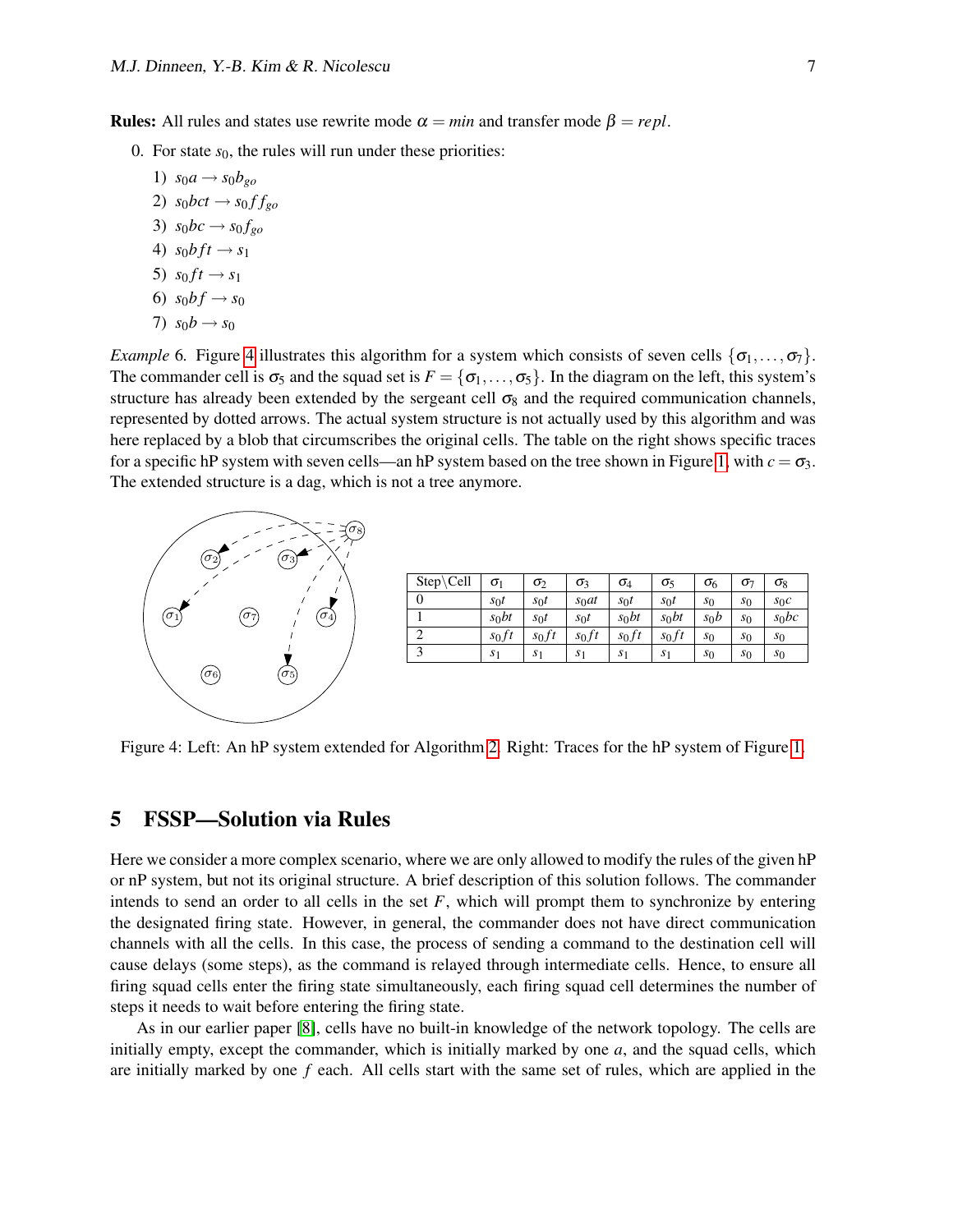*max* rewrite mode, using *weak* priorities, and the *repl* transfer mode. In the proofs, all rules that are concurrently applied will be grouped together within parentheses; e.g.,  $(x, y)$ , *z* indicates two steps, first rules *x* and *y*, concurrently executed, followed by rule *z*.

Each cell *independently* progresses through *three phases*, called FSSP-I, FSSP-II and FSSP-III, which are detailed in Algorithms [3,](#page-8-0) [4](#page-9-0) and [5,](#page-9-1) respectively. Phase FSSP-I is a broadcast from the commander, starts in  $s_0$  and ends in  $s_2$ . Phase FSSP-II is a convergecast from terminal cells, followed by a second broadcast from the commander; this phase starts in  $s_2$  and ends in  $s_8$ . Phase FSSP-III starts in  $s_8$ and continues with a countdown until squad cells end in the firing state  $s<sub>9</sub>$ , and all other cells end in  $s<sub>0</sub>$ . A sample run of our algorithm will follow at the end of this section, in Example [12.](#page-11-0)

The statechart in Figure [5](#page-6-0) illustrates the combined flow of these three phases. The nodes represent the states of the hP or nP system and the arcs are labelled with numbers of the rules that match the corresponding transitions.



Figure 5: Statechart view of the combined FSSP algorithm phases.

The initial configuration is defined below for our FSSP algorithm.

#### FSSP: The initial configuration

- $\Gamma = {\sigma_1, \ldots, \sigma_n}$ ,  $n > 1$ , is the set of all cells,  $\sigma_c$  is the commander, and the firing squad is  $F \subseteq \Gamma$ ;
- $\bullet$   $Q = \{a, b, c, d, e, f, g, h, k, l, p, q\};\$
- $Q_i = \{s_0, s_1, s_2, s_3, s_4, s_5, s_6, s_7, s_8, s_9\}$ , for  $i \in \{1, ..., n\}$ , which is "allocated" to three phases as follows:
	- $\circ$  FSSP-I contains rules for states  $\{s_0, s_1\}$ ;
	- FSSP-II contains rules for states {*s*2,*s*3,*s*4,*s*5,*s*6};
	- $\circ$  FSSP-III contains rules for states  $\{s_6, s_7\}$ ;
	- FSSP-IV contains rules for states {*s*8,*s*9}.
- $s_{\omega} = s_9$  is the firing state;
- $s_{i,0} = s_0$ , for  $i \in \{1, \ldots, n\}$ ;
- $w_{c,0} = \{a\}$ , if  $\sigma_c \notin F$ , or  $\{a, f\}$ , otherwise;
- $w_{i,0} = \{f\}$  for all  $\sigma_i \in F \setminus \sigma_c$ ;
- $w_{i,0} = \emptyset$ , for all  $\sigma_i \in \Gamma \setminus (F \cup \{\sigma_c\})$ ;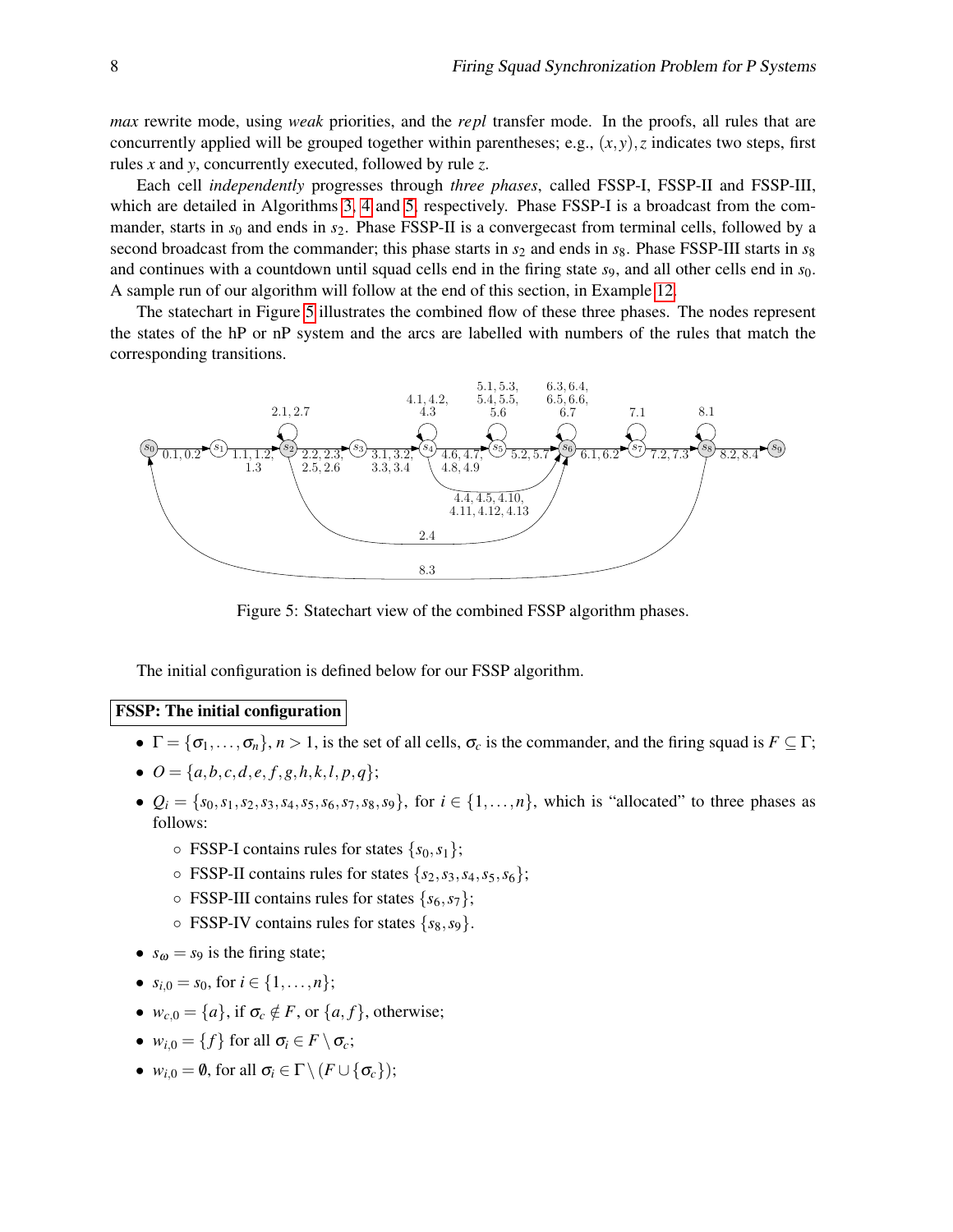• Priority rules, in the weak interpretation:

| 0. For state $s_0$ :                 | 4. For state $s_4$ :                          | 6. For state $s_6$ :             |
|--------------------------------------|-----------------------------------------------|----------------------------------|
| 1) $s_0a \rightarrow s_1 a e d_{go}$ | 1) $s_4cd \rightarrow s_4$                    | 1) $s_6 a e \rightarrow s_7 a k$ |
| 2) $s_0d \rightarrow s_1ad_{go}$     | 2) $s_4ade \rightarrow s_4adee$               | 2) $s_6e \rightarrow s_7be_{g0}$ |
| 1. For state $s_1$ :                 | 3) $s_4d \rightarrow s_4d$                    | 3) $s_6c \rightarrow s_6$        |
| 1) $s_1ae \rightarrow s_2aeek$       | 4) saaeeeee $\rightarrow$ s <sub>6</sub> aeee | 4) $s_6g \to s_6$                |
| 2) $s_1a \rightarrow s_2ak$          | 5) saeeeee $\rightarrow$ s <sub>6</sub> e     | 5) $s_6h \rightarrow s_6$        |
| 3) $s_1d \rightarrow s_2l$           | 6) $s_4a \rightarrow s_5ak$                   | 6) $s_6p \to s_6$                |
| 2. For state $s_2$ :                 | 7) $s_4l \rightarrow s_5lh_{go}$              | 7) $s_6q \rightarrow s_6$        |
| 1) $s_2k \rightarrow s_2$            | 8) $s_4h \rightarrow s_5$                     | 7. For state $s_7$ :             |
| 2) $s_2ae \rightarrow s_3 aee$       | 9) $s_4q \rightarrow s_5$                     | 1) $s_7k \rightarrow s_7$        |
| 3) $s_2d \rightarrow s_3d$           | 10) $s_4c \to s_6$                            | 2) $s_7a \rightarrow s_8a$       |
| 4) $s_2a \rightarrow s_6ac_{go}$     | 11) $s_4g \rightarrow s_6$                    | 3) $s_7e \rightarrow s_8$        |
| 5) $s_2 l \rightarrow s_3 l g_{g0}$  | 12) $s_4 h \to s_6$                           | 8. For state $s_8$ :             |
| 6) $s_2g \to s_3$                    | 13) $s_4q \to s_6$                            | 1) $s_8ab \rightarrow s_8a$      |
| 7) $s_2ae \rightarrow s_2aee$        | 5. For state $s_5$ :                          | 2) $sgaf \rightarrow sg$         |
|                                      | 1) $s_5k \rightarrow s_5$                     | 3) $s_8a \rightarrow s_0$        |
| 3. For state $s_3$ :                 | 2) $s_5a \rightarrow s_6ac_{g0}$              | 4) $s_8a \rightarrow s_9$        |
| 1) $s_3ae \rightarrow s_4aee$        | 3) $s_5hp \rightarrow s_5p$                   |                                  |
| 2) $s_3a \rightarrow s_4a$           | 4) $s_5pq \rightarrow s_5$                    |                                  |
| 3) $s_3g \rightarrow s_4p$           | 5) $s_5p \rightarrow s_5kp$                   |                                  |
| 4) $s_3c \rightarrow s_4$            | 6) $s_5l \rightarrow s_5lh_{g0}$              |                                  |
|                                      | 7) $s_5l \rightarrow s_6q_{g0}$               |                                  |
|                                      |                                               |                                  |

<span id="page-8-0"></span>Algorithm 3 (FSSP-I: First broadcast from the commander)

Precondition: The initial configuration as specified earlier. Postcondition:

- The end state is  $s_2$ .
- A cell  $\sigma_i$  has
	- $\circ$  *count<sub>c</sub>*(*i*) copies of *a* and *count<sub>c</sub>*(*i*) copies of *k*;
	- *u* copies of *l*, where *u* is the total number of *a*'s in σ*i*'s *peers*;
	- *v* copies of *d*, where *v* is the total number of *a*'s in σ*i*'s *successors*;
	- $\circ$  two copies of *e*, if  $\sigma_i = \sigma_c$ ;
	- $\circ$  one copy of *f*, if  $\sigma_i \in F$ .

*Proof.* This phase of the algorithm is a *broadcast* that follows the virtual dag created by the *levels* determined by Algorithm [1.](#page-2-1)

Consider a cell  $\sigma_i$ . By induction: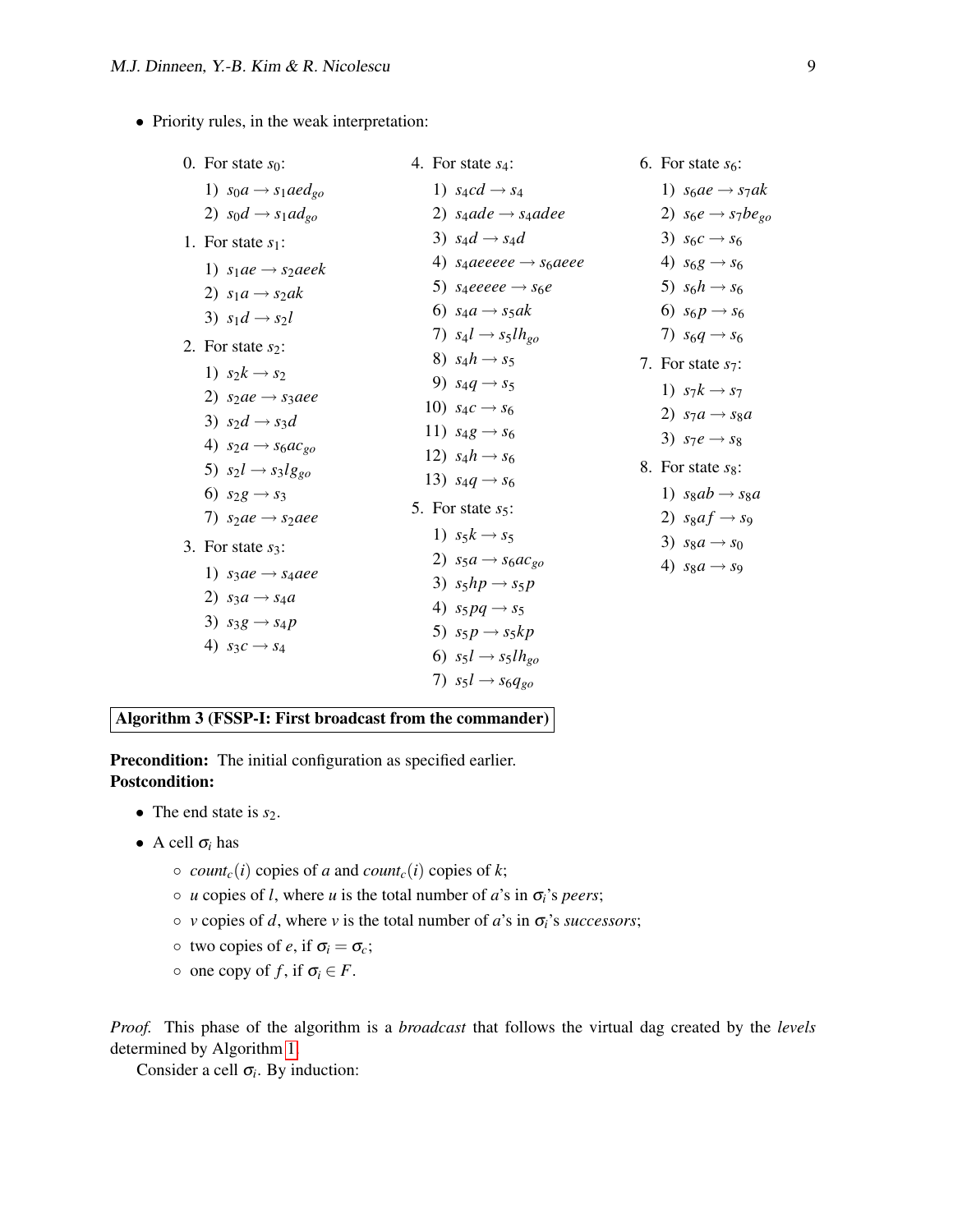- At step  $level_c(i)$ ,  $\sigma_i$  (except the commander) receives a total of *count<sub>c</sub>*(*i*) copies of *d* from its *predecessors*.
- At step  $level_c(i) + 1$ ,  $\sigma_i$  broadcasts *count<sub>c</sub>*(*i*) copies of *d* to each of its *neighbors* and transits to state  $s_1$ . At the same time,  $\sigma_i$  accumulates one local copy of *a* for each sent *d*, for a total count of *count<sub>c</sub>*(*i*) of *a*'s. Also,  $\sigma$ <sub>*i*</sub> receives *u* copies of *d*, similarly sent by its *peers*, where *u* is equal to the total number of *a*'s similarly accumulated, at the same time step, by  $\sigma_i$ 's peers.
- At step *level<sub>c</sub>*(*i*) + 2,  $\sigma$ <sub>*i*</sub> receives *v* copies of *d*, sent back by its *successors*; and transits to state *s*<sub>2</sub>, where *v* is equal to the total number of *a*'s created, at the same time step, by  $\sigma_i$ 's successors;

The commander, by initially having one *a*, creates two copies of *e*. Finally, the rules associated with this phase do not change the number of *f*'s, thus, each cell in the firing squad still ends with one *f* .  $\Box$ 

<span id="page-9-2"></span>**Lemma 7** (FSSP-I: Number of steps). *For each cell*  $\sigma_i$ , the phase *FSSP-I takes level<sub>c</sub>(i)* + 2 *steps.* 

*Proof.* As indicated in the proof of the Algorithm [3,](#page-8-0) the total number of steps is  $level_c(i) + 2$ .  $\Box$ 

#### <span id="page-9-0"></span>Algorithm 4 (FSSP-II: Convergecasts from terminal nodes)

**Precondition:** As described in the postcondition of Algorithm [3.](#page-8-0) Postcondition:

- This phase ends when the commander enters state  $s<sub>6</sub>$ .
- A cell  $\sigma_i$  has
	- $\circ$  *count<sub>c</sub>*(*i*) copies of *a*;
	- $\circ$  *e<sub>c</sub>* + 2 copies of *e*, if  $\sigma_i = \sigma_c$ ;
	- $\circ$  one copy of *f*, if  $\sigma_i \in F$ .

*Proof.* Briefly, this phase of the algorithm starts with a *convergecast* of *c*'s from the terminal cells; followed by a second broadcast of *e*'s from the commander, where the number of *e*'s received by a cell  $\sigma$ *i* indicates its necessary synchronization delay.

A terminal cell  $\sigma_i$  enters this phase *level<sub>c</sub>*(*i*) steps after the commander, idles one step in state  $s_2$ , then starts its role in the convergecast, by broadcasting  $count_c(i)$  copies of *c* to its predecessors and peers (it does not have successors) and transits to state  $s_6$ . This cell further idles in state  $s_6$  until it receives  $e$ 's from its predecessors. The convergecast takes four steps at each level. The total run-time is dominated by *ec*, the length of the longest level-preserving path from commander. Therefore, the convergecast wave will complete at commander after  $e_c + 4e_c - 2 = 5e_c - 2$  steps after the commander starts this phase. When the commander receives the convergecast from all its successors, it takes two steps to transit to state  $s_6$ . Therefore, the commander enters state  $s_6$ ,  $5e_c$  steps after it starts this phase.  $\Box$ 

<span id="page-9-3"></span>**Lemma 8** (FSSP-II: Number of steps). *For each cell*  $\sigma_i$ , the phase *FSSP-II* takes  $5e_c - level_c(i)$  steps.

<span id="page-9-1"></span>*Proof.* As indicated in the proof of Algorithm [4,](#page-9-0) this phase takes  $5e_c$  steps.

 $\Box$ 

Algorithm 5 (FSSP-III: Second broadcast from the commander)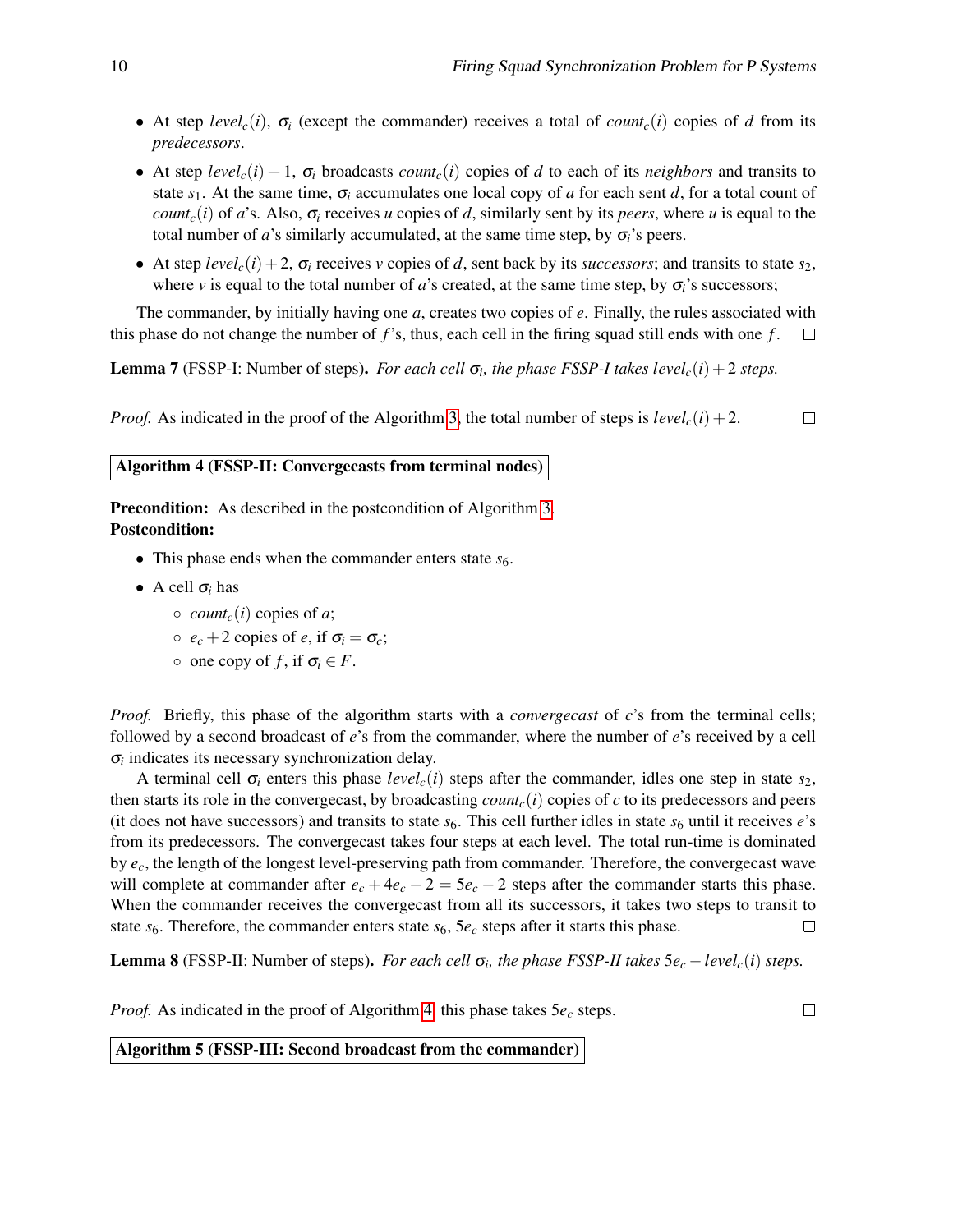- The end state is  $s_8$ .
- A cell  $\sigma_i$  has
	- $\circ$  *count<sub>c</sub>*(*i*) copies of *a*;
	- (*e<sup>c</sup>* +1−*levelc*(*i*))*countc*(*i*) copies of *b*;
	- $\circ$  one copy of *f*, if  $\sigma_i \in F$ .

*Proof.* In this phase, commander starts its second *broadcast*, by sending *e<sup>c</sup>* + 1 copies of *e*'s to all its successors. By induction on level, a cell  $\sigma_i$  receives a total of  $(e_i + 2 - level_c(i))$ *count<sub>c</sub>*(*i*) copies of *e*'s from its predecessors, reduces this count by *count<sub>c</sub>*(*i*) (i.e., the count of *a*'s), forwards the remaining ( $e_c$ +  $1 - level_c(i)$ *count<sub>c</sub>*(*i*) copies of *e*'s to all its successors and creates for itself  $(e_c + 1 - level_c(i))$ *count<sub>c</sub>*(*i*) copies of *b*'s. A more detailed description will be given in the final version.

All rules of this phase do not change the number of *a*'s or the number of *f*'s; therefore, the corresponding postcondition holds.  $\Box$ 

<span id="page-10-1"></span>**Lemma 9** (FSSP-III: Number of steps). *For each cell*  $\sigma_i$ , the phase FSSP-III takes level<sub>c</sub>( $i$ ) + 3 *steps.* 

<span id="page-10-0"></span>*Proof.* As indicated in the proof of Algorithm [5,](#page-9-1) this phase takes  $level_c(i) + 3$  steps.

## $\Box$

#### Algorithm 6 (FSSP-IV: Timing for entering the firing state)

Precondition: As described in the postcondition of Algorithm [5.](#page-9-1) Postcondition:

- The end state is  $s_9$  for cells in the firing squad, or  $s_0$ , otherwise.
- Each cell is empty.

*Proof.* As long as *b*'s are present, a cell σ*<sup>i</sup>* performs a transition step that decreases the number of *b*'s by *count<sub>c</sub>*(*i*) (i.e., the number of *a*'s). This step will be repeated  $(e_c + 1 - level_c(i))$  times, as given by the initial ratio between the number of *b*'s,  $(e_c + 1 - level_c(i))$ *count<sub>c</sub>*(*i*), and the number of *a*'s, *count<sub>c</sub>*(*i*). This is the delay every cell needs to wait, before entering either the firing state *s*<sup>9</sup> or the initial state *s*0.

Finally, in the last step, cell  $\sigma_i$  enters *s*9, if  $\sigma_i$  has one *f*, or *s*<sub>0</sub>, otherwise. At the same time, all existing objects are removed.  $\Box$ 

<span id="page-10-2"></span>**Lemma 10** (FSSP-IV: Number of steps). *For each cell*  $\sigma_i$ , the phase FSSP-IV takes  $e_c + 2 - level_c(i)$ *steps.*

*Proof.* As indicated in the proof of Algorithm [6,](#page-10-0) this phase takes  $(e_c + 1 - level_c(i)) + 1 = e_c + 2$  $level_c(i)$ .  $\Box$ 

Theorem 11. *For each cell* σ*<sup>i</sup> , the combined running time of the three phases Algorithm [3,](#page-8-0) [4,](#page-9-0) [5](#page-9-1) and [6](#page-10-0) is*  $6e_c + 7$ *, where*  $e_c$  *is the eccentricity of the commander*  $\sigma_c$ *.*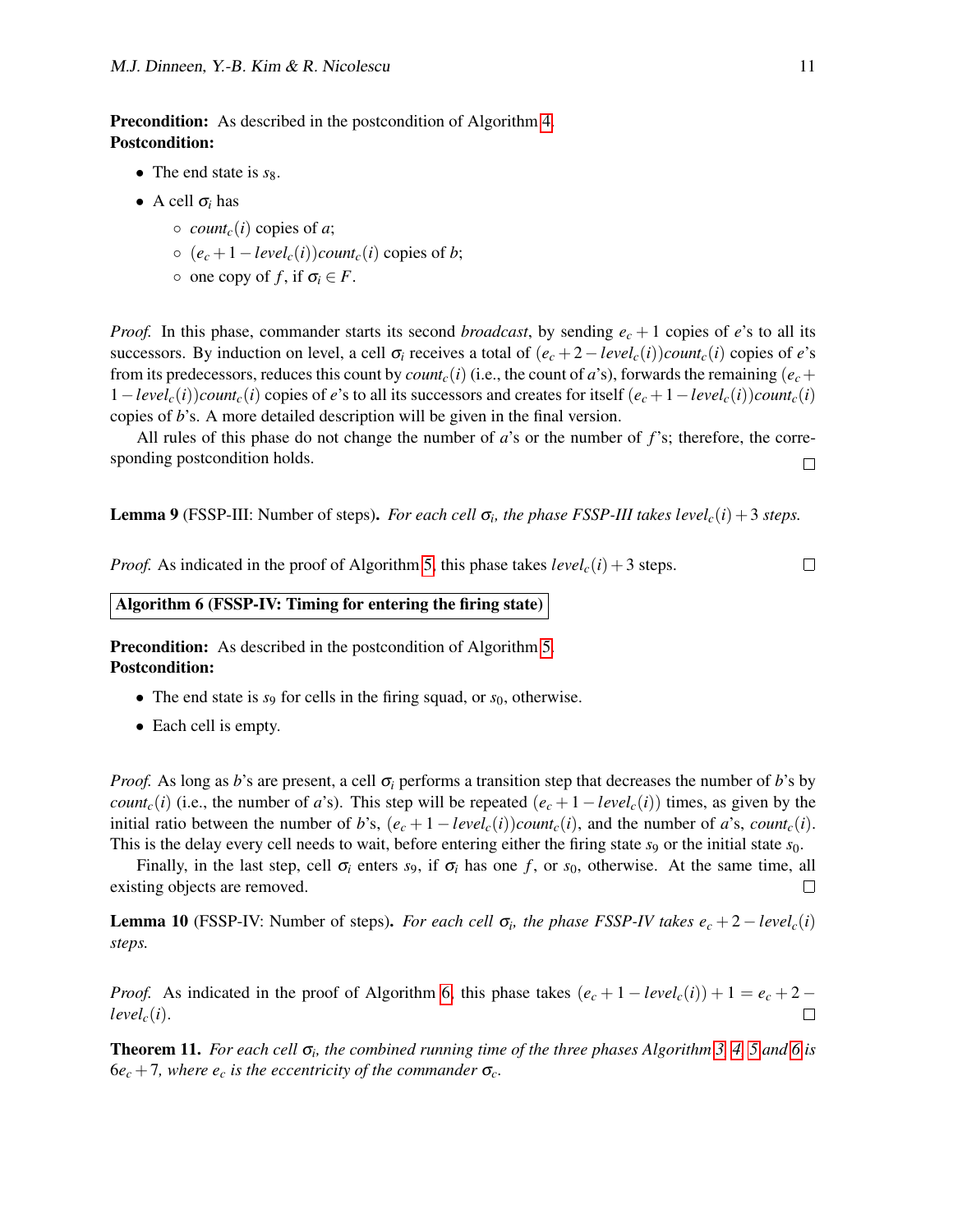*Proof.* The result is obtained by summing the individual running times of the three phases, as given by Lemmas [7,](#page-9-2) [8,](#page-9-3) [9](#page-10-1) and [10:](#page-10-2)  $(level_c(i) + 2) + (5e_c - level_c(i)) + (level_c(i) + 3) + (e_c + 2 - level_c(i)) = 6e_c + 7.$  $\Box$ 

<span id="page-11-0"></span>*Example* 12*.* We present traces of the FSSP algorithm for the hP system given in Figure [2](#page-3-1) in Table [1,](#page-11-1) where the cells are ordered according to their *levels* and the starting states of phases FSSP-II, FSSP-III and FSSP-IV are highlighted.

|                | $\sigma_6$                             | $\sigma_2$                     | $\sigma_3$               | $\sigma_9$                 | $\sigma_1$     | $\sigma_5$         | $\sigma_7$             | $\sigma_8$           | $\sigma_4$         | $\sigma_{10}$      |
|----------------|----------------------------------------|--------------------------------|--------------------------|----------------------------|----------------|--------------------|------------------------|----------------------|--------------------|--------------------|
| $\theta$       | $s_0af$                                | s <sub>0</sub>                 | s <sub>0</sub>           | $s_0f$                     | s <sub>0</sub> | $s_0 f$            | $s_0f$                 | s <sub>0</sub>       | $s_0f$             | $s_0 f$            |
| 1              | $s_1 a e f$                            | $s_0d$                         | $s_0d$                   | $s_0 df$                   | s <sub>0</sub> | $s_0 f$            | $s_0 f$                | s <sub>0</sub>       | $s_0 f$            | $s_0 f$            |
| $\overline{c}$ | $s_2 ad^3 e^2 f k$                     | s <sub>1</sub> a               | s <sub>1</sub> a         | $s_1af$                    | $s_0d^2$       | $s_0 df$           | $s_0 df$               | $s_0d$               | $s_0 f$            | $s_0 f$            |
| 3              | $s_2 ad^3 e^3 f$                       | $s_2ad^3k$                     | $s_2ad^3k$               | $s_2$ <i>adfk</i>          | $s_1a^2$       | $s_1af$            | $s_1$ ad f             | $s_1$ ad             | $s_0 df$           | $s_0 df$           |
| 4              | $s_3ad^3e^4f$                          | $s_2$ ad <sup>3</sup>          | $s_2ad^3$                | $s_2$ ad f                 | $s_2a^2k^2$    | $s_2$ afk          | s <sub>2</sub> adfkl   | s <sub>2</sub> adkl  | $s_1af$            | $s_1af$            |
| 5              | $s_4$ ad <sup>3</sup> e <sup>5</sup> f | $s_3$ ad <sup>3</sup>          | $s_3$ ad <sup>3</sup>    | $s_3$ ad f                 | $s_2a^2$       | $s_2af$            | $s_2$ ad fl            | $s_2$ adl            | $s_2$ afk          | $s_2$ afk          |
| 6              | $s_4ad^3e^6f$                          | $s_4ac^3d^3$                   | $s_4ac^2d^3g$            | $s_4$ ad $fg$              | $s_6a^2$       | $s_6af$            | $s_3$ ad f gl          | s3adgl               | $s_2$ af g         | $s_2$ afg          |
| 7              | $s_4ad^3e^7f$                          | $s_4a$                         | s <sub>4</sub> adg       | $s_4$ ad $fg$              | $s_6a^2$       | s <sub>6</sub> af  | s <sub>4</sub> acd flp | $s_4 \alpha c d l p$ | $s_6$ af g         | $s_6$ af g         |
| 8              | $s_4ad^3e^8f$                          | $s_5$ ak                       | s <sub>4</sub> adg       | $s_4$ ad f g               | $s_6a^2$       | s <sub>6</sub> af  | $s_4$ aflp             | $s_4$ al p           | s <sub>6</sub> af  | s <sub>6</sub> af  |
| 9              | $s_4ad^3e^9f$                          | s <sub>5</sub> a               | s <sub>4</sub> adgh      | $s_4$ ad f gh              | $s_6a^2$       | s <sub>6</sub> af  | $s_5$ af hkl $p$       | $s_5$ ahkl $p$       | s <sub>6</sub> afh | s <sub>6</sub> afh |
| 10             | $s_4acd^3e^{10}f$                      | s <sub>6</sub> a               | $s_4$ adgh <sup>2</sup>  | $s_4$ ad f gh <sup>2</sup> | $s_6a^2c$      | $s_6$ ac f         | $s_5$ afhlp            | s <sub>5</sub> ahlp  | s <sub>6</sub> afh | $s_6 afh$          |
| 11             | $s_4 a d^2 e^{11} f$                   | s <sub>6</sub> a               | $s_4acdgh^2q$            | $s_4 \alpha c d f g h^2 q$ | $s_6a^2$       | $s_6af$            | $s_6$ acfhpq           | $s_6 \alpha chpq$    | $s_6$ ac f q       | $s_6$ acfq         |
| 12             | $s_4 a d^2 e^{12} f$                   | s <sub>6</sub> a               | $s_4$ agh <sup>2</sup> q | $s_4$ afgh <sup>2</sup> q  | $s_6a^2$       | s <sub>6</sub> af  | s <sub>6</sub> af      | s <sub>6</sub> a     | s <sub>6</sub> af  | $s_6af$            |
| 13             | $s_4 ad^2 e^{13} f$                    | s <sub>6</sub> a               | $s_5$ agk                | $s_5$ afgk                 | $s_6a^2$       | s <sub>6</sub> af  | s <sub>6</sub> af      | s <sub>6</sub> a     | $s_6af$            | s <sub>6</sub> af  |
| 14             | $s_4 a d^2 e^{14} f$                   | s <sub>6</sub> a               | s <sub>5</sub> ag        | $s_5afg$                   | $s_6a^2$       | s <sub>6</sub> af  | s <sub>6</sub> af      | s <sub>6</sub> a     | s <sub>6</sub> af  | s <sub>6</sub> af  |
| 15             | $s_4ac^2d^2e^{15}f$                    | s <sub>6</sub> a               | $s_6ag$                  | $s_6$ af g                 | $s_6a^2c$      | s <sub>6</sub> af  | $s_6acf$               | $s_6ac$              | s <sub>6</sub> af  | s <sub>6</sub> af  |
| 16             | $s_4ae^{15}f$                          | s <sub>6</sub> a               | s <sub>6</sub> a         | s <sub>6</sub> af          | $s_6a^2$       | s <sub>6</sub> af  | s <sub>6</sub> af      | s <sub>6</sub> a     | s <sub>6</sub> af  | s <sub>6</sub> af  |
| 17             | $s_6ae^5f$                             | s <sub>6</sub> a               | s <sub>6</sub> a         | s <sub>6</sub> af          | $s_6a^2$       | s <sub>6</sub> af  | s <sub>6</sub> af      | s <sub>6</sub> a     | s <sub>6</sub> af  | s <sub>6</sub> af  |
| 18             | $s_7ab^4fk$                            | $s_6ae^4$                      | $s_6 a e^4$              | $s_6 a e^4 f$              | $s_6a^2$       | s <sub>6</sub> af  | s <sub>6</sub> af      | s <sub>6</sub> a     | s <sub>6</sub> af  | s <sub>6</sub> af  |
| 19             | $s_7ab^4e^9f$                          | $s_7ab^3k$                     | $s_7ab^3k$               | $s_7ab^3fk$                | $s_6 a^2 e^6$  | $s_6ae^3f$         | $s_6ae^3f$             | $s_6ae^3$            | s <sub>6</sub> af  | s <sub>6</sub> af  |
| 20             | $s_8ab^4f$                             | $s_7ab^3e^6$                   | $s_7ab^3e^6$             | $s_7ab^3e^2f$              | $s_7a^2b^4k^2$ | $s_7ab^2fk$        | $s_7ab^2e^2fk$         | $s_7ab^2e^2k$        | $s_6ae^2f$         | $s_6 a e^2 f$      |
| 21             | $s_8ab^3f$                             | s <sub>8</sub> ab <sup>3</sup> | $s_8ab^3$                | $s_8ab^3f$                 | $s_7a^2b^4$    | $s_7ab^2f$         | $s_7ab^2e^3f$          | $s_7ab^2e^3$         | $s_7abfk$          | $s_7abfk$          |
| 22             | $s_8ab^2f$                             | $s_8ab^2$                      | $s_8ab^2$                | $s_8ab^2f$                 | $s_8a^2b^4$    | $s_8ab^2f$         | $s_8ab^2f$             | $s_8ab^2$            | $s_7abf$           | $s_7abf$           |
| 23             | s <sub>8</sub> abf                     | s <sub>8</sub> ab              | s <sub>8</sub> ab        | s <sub>8</sub> abf         | $s_8a^2b^2$    | s <sub>8</sub> abf | s <sub>8</sub> abf     | s <sub>8</sub> ab    | s <sub>8</sub> abf | s <sub>8</sub> abf |
| 24             | $s_8af$                                | $s_8a$                         | $s_8a$                   | $s_8af$                    | $s_8a^2$       | sgaf               | $s_8af$                | $s_8a$               | sgaf               | $s_8af$            |
| 25             | $S_{Q}$                                | s <sub>0</sub>                 | $S_{0}$                  | $S_{\mathbf{Q}}$           | $s_0$          | Sq                 | $S_{Q}$                | s <sub>0</sub>       | $S_{\mathbf{Q}}$   | $S_{9}$            |

<span id="page-11-1"></span>Table 1: The FSSP trace on the dag of Figure [2,](#page-3-1) where  $c = 6$ ,  $e_6 = 3$ ,  $F = {\sigma_1, \sigma_4, \sigma_5, \sigma_7, \sigma_9, \sigma_{10}}$ .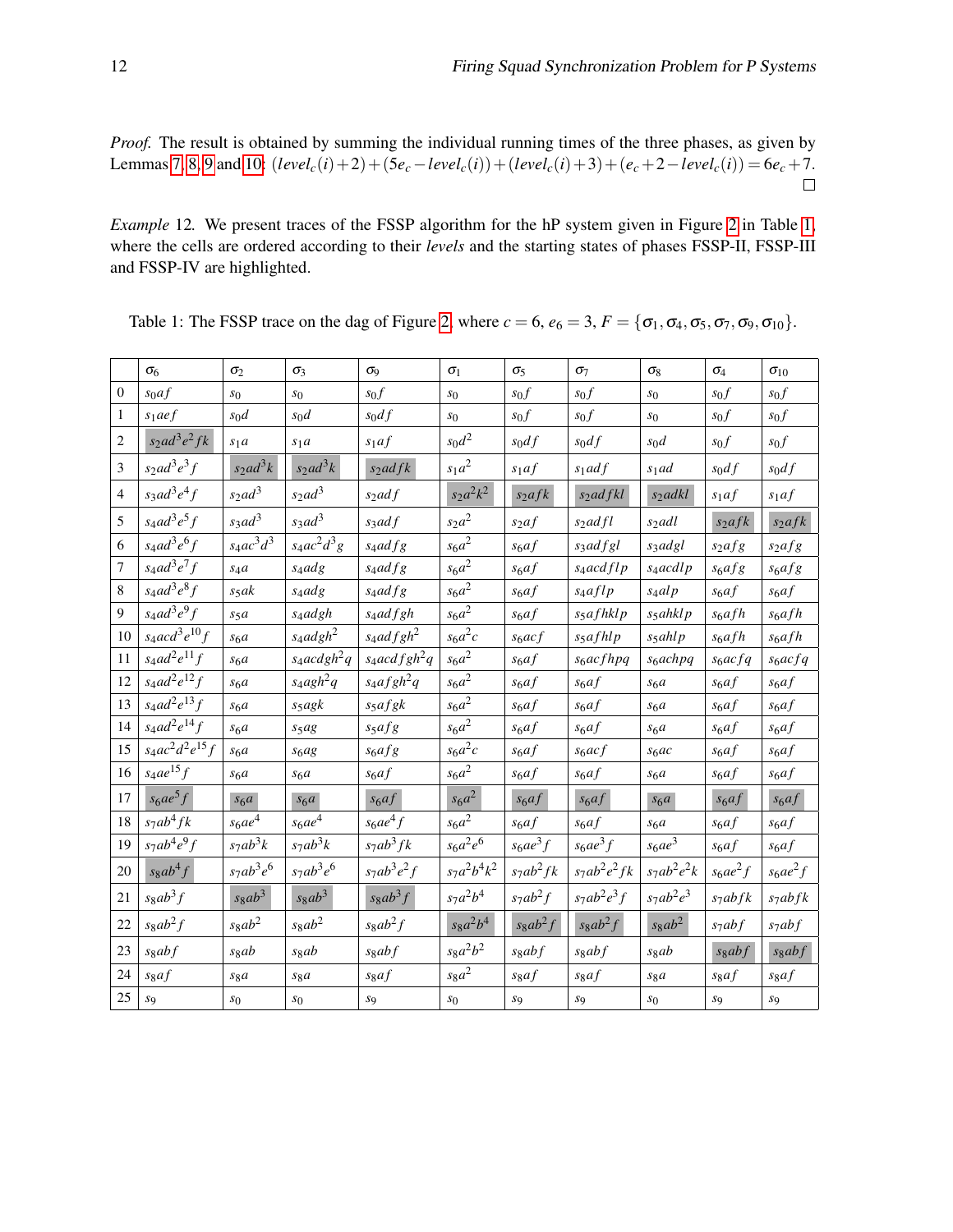### 6 Conclusion

We have presented two new algorithms for the Firing Squad Synchronization Problem that operate on several families of P systems. Out of the box, both algorithms work for hyperdag P systems and symmetric neural P systems. The first "trivial" algorithm, based on structural extensions, highlights the merits of dags as underlying structures for P systems. The second algorithm, which is more complex, is applicable to P systems with fixed membrane topologies and is uniformly defined in terms of a structural *Neighbor* relation. Both our FSSP algorithms handle a generalized version of the FSSP, where the commander can assume an arbitrary position and only a specified subset of the cells need to be synchronized.

An open problem is to find an efficient solution for transition P systems without polarizations and without states. Another natural problem, left open by the work started in this paper, is to find an efficient synchronization algorithm for arbitrary strongly-connected (non necessarily symmetric) nP systems. It would also be interesting to find an FSSP algorithm for hP or snP systems that runs in fewer than  $6e+7$ steps, where the multiplier is less than 6.

### Acknowledgements

The authors wish to thank John Morris and the three anonymous reviewers for detailed comments and feedback that helped us improve the paper.

### References

- <span id="page-12-5"></span>[1] Artiom Alhazov, Maurice Margenstern & Sergey Verlan (2009): *Fast Synchronization in P Systems*. In: David W. Corne, Pierluigi Frisco, Gheorghe Păun, Grzegorz Rozenberg & Arto Salomaa, editors: Workshop on Membrane Computing, Lecture Notes in Computer Science 5391. Springer, pp. 118–128. Available at [http://dx.doi.org/10.1007/978-3-540-95885-7\\_9](http://dx.doi.org/10.1007/978-3-540-95885-7_9).
- <span id="page-12-4"></span>[2] Francesco Bernardini, Marian Gheorghe, Maurice Margenstern & Sergey Verlan (2008): *How to Synchronize the Activity of All Components of a P System?* Int. J. Found. Comput. Sci. 19(5), pp. 1183–1198. Available at <http://dx.doi.org/10.1142/S0129054108006224>.
- <span id="page-12-3"></span>[3] Roger L. Freeman (2005): *Fundamentals of Telecommunications, 2nd Edition*. Wiley-IEEE Press.
- <span id="page-12-2"></span>[4] Tim Carter Humphrey (2005): *Cell Cycle Control: Mechanisms and Protocols*. Humana Press.
- <span id="page-12-0"></span>[5] Kojiro Kobayashi & Darin Goldstein (2005): *On Formulations of Firing Squad Synchronization Problems*. In: Cristian Calude, Michael J. Dinneen, Gheorghe Păun, Mario J. Pérez-Jiménez & Grzegorz Rozenberg, editors: UC, Lecture Notes in Computer Science 3699. Springer, pp. 157–168. Available at [http://dx.](http://dx.doi.org/10.1007/11560319_15) [doi.org/10.1007/11560319\\_15](http://dx.doi.org/10.1007/11560319_15).
- <span id="page-12-1"></span>[6] Jacques Mazoyer (1987): *A Six-State Minimal Time Solution to the Firing Squad Synchronization Problem*. Theor. Comput. Sci. 50, pp. 183–238.
- <span id="page-12-6"></span>[7] Radu Nicolescu, Michael J. Dinneen & Yun-Bum Kim (2008): *Structured Modelling with Hyperdag P Systems: Part A*. Report CDMTCS-342, Centre for Discrete Mathematics and Theoretical Computer Science, University of Auckland, Auckland, New Zealand. Available at [http://www.cs.auckland.ac.](http://www.cs.auckland.ac.nz/CDMTCS/researchreports/342hyperdagA.pdf) [nz/CDMTCS/researchreports/342hyperdagA.pdf](http://www.cs.auckland.ac.nz/CDMTCS/researchreports/342hyperdagA.pdf). Also in: Rosa Gutiérrez-Escudero, Miguel Angel, Gutiérrez-Naranjo, Gheorghe Păun & Ignacio Pérez-Hurtado, editors: *Proceedings of Seventh Brainstorm*ing Week on Membrane Computing (BWMC2009). Universidad de Sevilla, pp. 85–108.
- <span id="page-12-7"></span>[8] Radu Nicolescu, Michael J. Dinneen & Yun-Bum Kim (2009): *Discovering the Membrane Topology of Hyperdag P Systems*. In: Proceedings of the 10th Workshop on Membrane Computing. pp. 1–27. To appear.